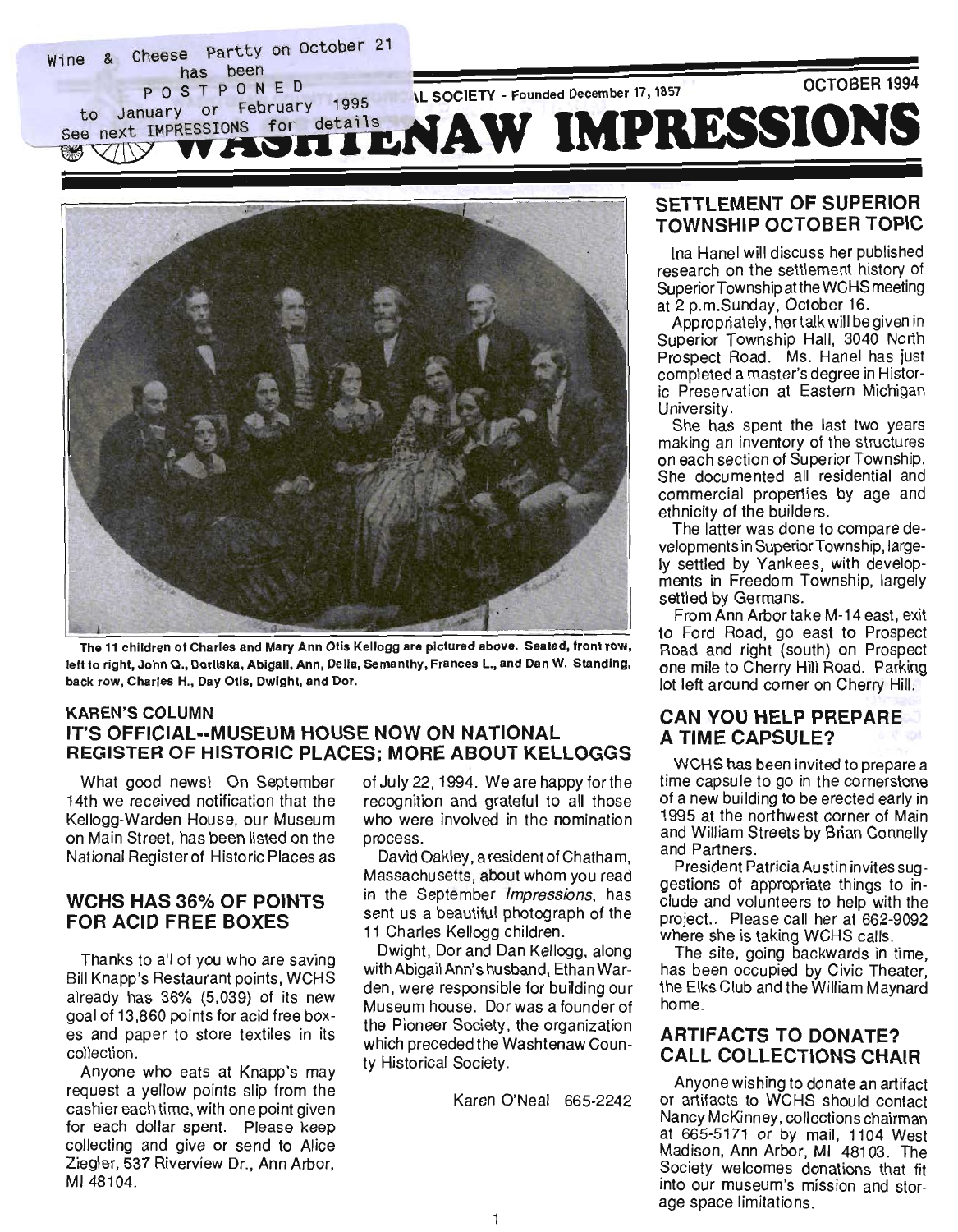# **FROM SMALL BEGINNINGS**  WASHTENAW JEWISH COMMUNITY NOW SERVES ALL FACETS OF ALL FACETS OF  $\sim$

 $R$ ecords disclose that  $\frac{1}{2}$ "Records disclose that as far back as 1761, a Jewish trader, Ezekiel Solomon, lived in what is now called Mackinaw City," Fay Woronoff told the Septem-<br>ber WCHS audience. Mrs. Woronoff sketched the history

wis. Woronoff sketched the history of the Jewish community in Washtenaw County in a talk held at the Jewish Community Center in Ann Arbor on a Sunday between Rosh Hashanah and Yom Kippur, the High Holy Days of the Jewish New Year. The New Year is 5755 on the Jewish lunar calendar.

She herself has been an active part of local Jewish history since she came to Ann Arbor as a student in 1943.

From 1945-50 she was administrative secretary of {B'Nai B'Rith} Hillel Foundation, the Jewish Student Center, and again in the 1960s she worked there after her son went to school.

In addition, she was involved as a volunteer in several Jewish and secular community organizations.

She was on the board of Hadassah 45 years though not on the board of ORT 45 years as mistakenly stated in September Impressions.

She was chair person of Shalom Wagon three years, served on numerous committees of Beth Israel Congregation including a lengthy stint as representative to the Interfaith Council of Congregations and solicited many years. for the United Jewish Appeal.

In addition, she was a volunteer with Head Start, volunteer at Mott Children's Hospital 25 years, member of Friends of University Hospital, on the board of the Michigan Arthritis Foundation and a member of the Faculty Wives scholarship committee.

Along the way, she was asked to write a history of the local Jewish community to be included in a little booklet listing all the Jewish organizations that were available.

"I drew on my memory for a good deal of it and what I could not I did research at Bentley Library."

"When the second wave of immigration brought an influx of German Jews to America several immigrants were attracted to this county because it was suitable for raising livestock and producing wool and hides, and also because there were people here who spoke the same language.

"Charles E. Bresler is recorded as living in Ypsilanti in the early 1840s.<br>He was followed by his father and



, He's one of the of the of the set dersione of the men who came in the 1840s so he apparently was integrated into the life of the community here.

"This summer in the same cor-<br>ner of the r or the acknam Building grounds, a<br>very moving moving sculpture was placed for a Holocaust Memorial. It's a huge brooding figure which, intentionally, you can't distinguish it as being a man or a<br>woman.  $\blacksquare$  woman.

riller Foundation Library, 2101 Hill Street, 194

brothers. Five Weil brothers and later  $\frac{1}{2}$  parameter weil brothers and later their parents were among the first to come to the Ann Arbor-Ypsilanti area.

"They, along with Judah Sittig, brother-in-law of the Weils, held the first minyan or prayer service ever held in Michigan in 1845 in Ypsilanti.

"A Mrs. Schultz and a Mr. Brody. settled in Ypsilanti in the late 1890s. They opened Brody's Grocery.

"A member of Beth Israel today, Ann Rosenkrantz who was born in Ypsilanti. is a direct descendant of Mrs. Schultz. In later research, Fay found that Mr. Brody was a great uncle of Ann's that Ann hadn't known about.

"The 1845 Detroit City Directory listed only two Jewish names. By 1850 there were enough Jewish residents to formally organize Detroit's earliest congregation, Beth El (Reformed). It was followed in 1880 by Shaarey Zedek (Conservative) and in 1904 by an Orthodox synagogue.

"After the Detroit congregations were organized, Jews in Washtenaw County observed the High Holy Days in<br>Detroit. on.<br>"A Jewish Cemetery was accurated in the contract of the contract of the contract of the contract of the contra

A Jewish Cemetery was acquired in Ann Arbor in 1848 or '49, the first Jewish cemetery in the state.

It appears on a map dated 1854. The cemetery was at the east end of the present site of the Rackham Building.

"An historical marker was installed there in 1983. The marker says,' Jewish Cemetery,' established 1848-49,' then<br>says, 'Jacob Weil, Alderman, 1859-61.

most settlers stayed in the county only a few years and moved on to other locations. When they did, they either moved the graves of their loved ones to Detroit or to Forest Hill Cemetery in<br>Ann Arbor. - Ann Arbor.<br>"Beth Israel Memorial Gardens, the-

"Beth Israel Memorial Gardens, the section of Arborcrest Cemetery where members of the Weil family and other early Ann Arbor Jewish inhabitants were re-interred, was dedicated by the Jewish community in June 1983.

"There is a gap in historical records<br>from 1865-90. "When Osias" (1865-90", "The Contract in the Contract of The Contract in the Contract of The Contract in the Co<br>"The Contract of The Contract in the Contract of The Contract of The Contract of The Contract of The Contract

"When Usias Zwerdling arrived in 1902 or 1903 and William Lansky at about the same time, they learned there had been a small synagogue established in the 1880s on Washington Street but it was no longer there and no one could tell them anything about it."

Lansky founded a long-time scrap metal business in Ann Arbor. Zwerdling, a furrier by occupation, "became the patriarch of the Jewish community, He was a very charitable, fine man and he was much involved in city affairs. He was a director of what is now Great Lakes Bancorp.

"Mr. Zwerdling used to say, 'Cast your bread upon the waters and it will come back sandwiches," she recalled.

"By 1907 services were held from time to time at the home of William Lansky but most Jews continued to go. to Detroit for the holidays.

wife, Hannah, held holiday services in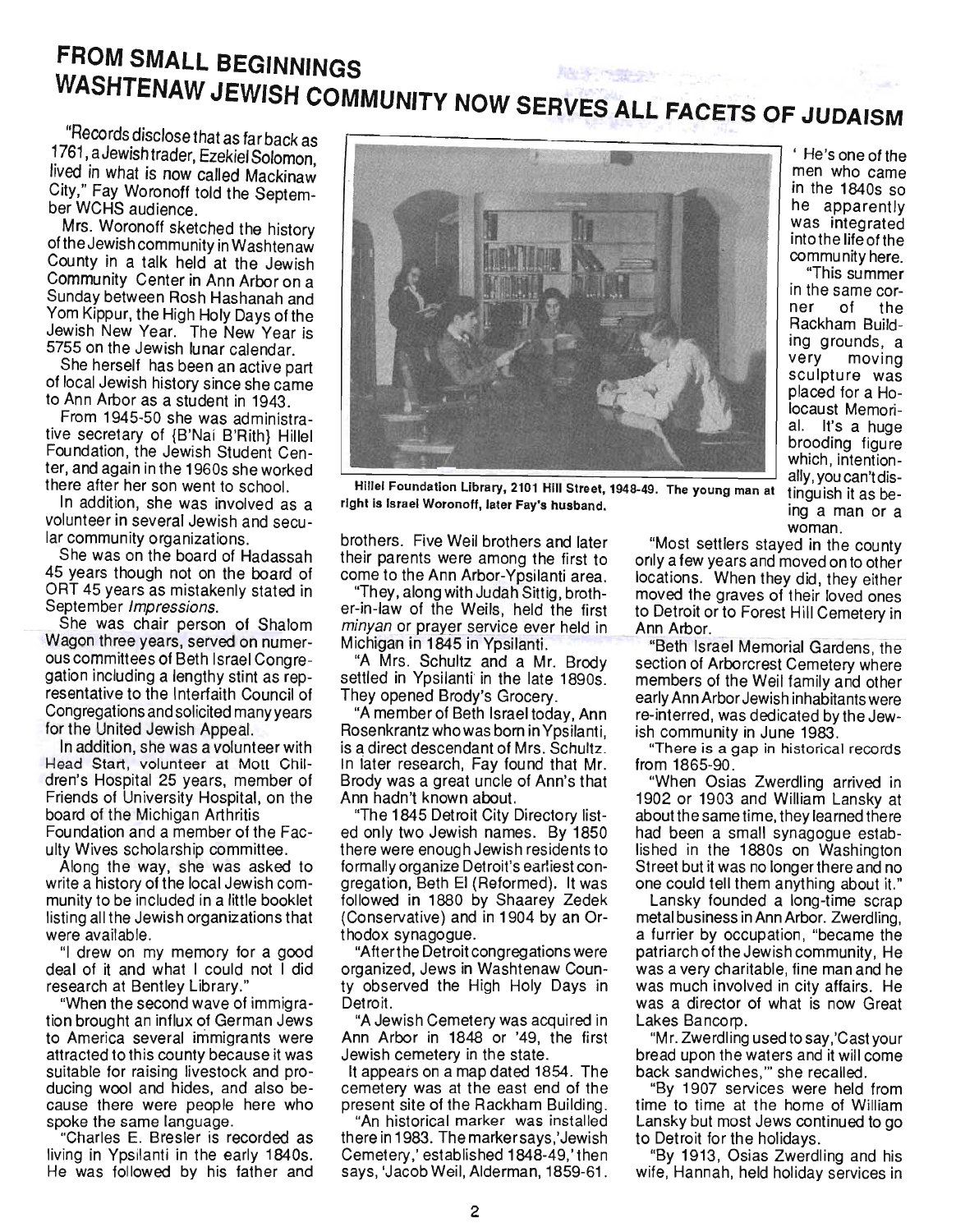their home. (Zwerdling first came here, then went back to England to marry his wife and returned here.)

"Those services marked the beginning of what became Beth Israel Congregation. Formal organization took place in 1916. The founders were Zwerdling, Israel Friedman, William Bittker, Philip Lansky, David Friedman and David Mordsky.

"Mr. Zwerdling served as President , actively until 1958 and honorarily until his death in 1977.

"The years that followed 1916 found Jews worshipping at a succession of locations--the Zwerdling's home; several rented quarters--above the old Chamber of Commerce on the corner of Ann and Fourth Avenue, Schwaben Hall, at the Ladies Library Association meeting room on the present site of Michigan Bell Telephone Company; a small house on Main Street where the Greek Orthodox Church now stands, purchased in 1924; and a red brick house at 538 North Division, purchased in 1927 and occupied through 1946.

"When I came in 1943 I was very happy to learn it was possible to get Passover meals there. That'sthetime, of course, when you eat different food and no bread. These meals were served to students in that house.

"At that time there were only 12,000 to 14,000 University students all together. I don't know how many Jewish students there were but they were accommodated by two long tables.

"The meals were prepared and served by Sisterhood women. I remember it was a very warm experience. It was very noisy too.

"A full range of Jewish activity went on in that building--Sunday School, Hebrew School, Boy Scout and Sisterhood meetings.

"The 1925 Michigan yearbook has a very informative account of fund raising activities for a Jewish student center. It was particularly interesting to me that the largest contribution--\$2,OOO, which was a lot of money in those days--was made by a non-Jew, a Mr. Cornwell."

(Louisa Pieper, staff person of the Ann Arbor Historic District Commission, noted that the house at 538 North Division was built in 1894 by Henry Cornwell, a lumber baron and owner of a paper mill near Ann Arbor and a lumber mill in Ypsilanti, with his brother, Harvey.)

(Henry's son, Frank, remained in the house after his father's death until after World War I. Harvey lived on Ingalls in a house demolished for old St. Joseph Mercy Hospital. Harvey's son,Wirt, lived at 1009 Cornwell Place, according to Historic Buildings, Ann Arbor, Michigan, Second Edition. which describes the homes of Henry and Wirt.)

"Hillel, the Jewish Student Center on the U-M campus, was founded in 1926, the third one in the United States. A second was at Wisconsin and I don't know where the other was.

"The first Hillel Center in Ann Arbor was located at 1102 Oakland at the corner of East University. It's a big white building that still stands there.

"When I came out to visit my friend who lived in the co-op next door they played Tschaikovsky's violin concerto all day. By the time I moved here, the center was located at the corner of Hill and Haven. Now Haven Street no longer exists. Hillel stood where the Business Administration parking structure is now. It was an ideal location and the building was very much used.

"It was during the war, of course, and there were a few rooms upstairs. Five girls--it was all right to call them girls in those days instead of young women- lived upstairs.

"A tragedy occurred during that time. One of the young women, Muriel Kleinwacks, was a dental school student--which was unusual for young women in those days.

"She was driving to the East for Christmas vacation when she was killed in an auto accident."

"Then the University wanted that spot and asked Hillel to sell it. That location had been just perfect as far as Hillel was concerned and it was a great problem to find a new location.

"They finally found a house at 2101 Hill at the corner of Onondaga. Students were not allowed to have cars in those days and that was a long hike so the building, though physically beautiful, was not used much at all.

"When Mr. Zwerdling and the others were looking for a suitable place for Hillel and they wanted this 2101 Hill place, one of the neighbors started a petition to keep the Jews from coming to that area. I know that for a fact.

"What I am about to tell you may be apocryphal , but this neighbor, a professor in one of the sciences, worked with snakes. The story is that he was bitten by a poison snake and died.

"Incidentally, I understand 2101 Hill is lived in now by Judith Fry who works forthe University in some capacity and also tested recipes and used to write with Cathy Arcurewho has the cooking

column in the Ann Arbor News.

"That house had a big lounge and a butler's pantry which was as large as most people's kitchens. The Beth Israel Sisterhood used that lounge and kitchen for their meetings and other functions. There also was a small chapel upstairs used both by Hillel and Beth Israel.

"The furnishings for Hillel were always just the best--the finest draperies and carpeting. Hillel here was always the favorite of the women's B' Nai B'Rith Lodge No. 6 in Detroit.

"It seemed as if I were living in a mansion with people to keep the house clean and somebody to do the gardening, but living in 2101 Hill was a temporary measure. We were only there two years when a lot was bought at 1429 Hill.

"That is about two doors west of the big rock at Hill and Washtenaw--that is still the ocation of Hillel. There was an old house there that was torn down and a modern building put up on that lot.

"But before I leave 2101 Hill I should tell you that when the World War II veterans were back, the rooms in the dormitory upstairs were occupied by young men. They were on duty in the evening to answer phones, set up chairs or whatever.

"My husband was one of them. He likes to say he married his boss.

"While the building at 1429 Hill was Hillel's building, Beth Israel used part of it for services, nursery school and meetings. It was a very happy arrangement but eventually Beth Israel wanted to have it's own space and place of worship.

"In 1978 Beth Israel put up its own building at 2000 Washtenaw Avenue at Austin, across from Devonshire.

"For many years Beth Israel was the · only formal congregation and the Jewish community was small. People frequently attended whateverfu nction was held at Hillel.

"One of the regular attenders was Anya Finkel. Many of you may remember that she sold hats in Jacobson's hat department. In fact, she stayed working there after most people would have retired.

"As a matter of fact, the last time I was at the cemetery [Arborcrest] , I walked past her grave, and in big letters it says 'Anya Finkel, the hat lady.' Her husband, Maurice Finkel, was the architect of Ann Arbor's Michigan Theater.

"Beth Israel Congregation had parttime rabbis for holidays and that kind of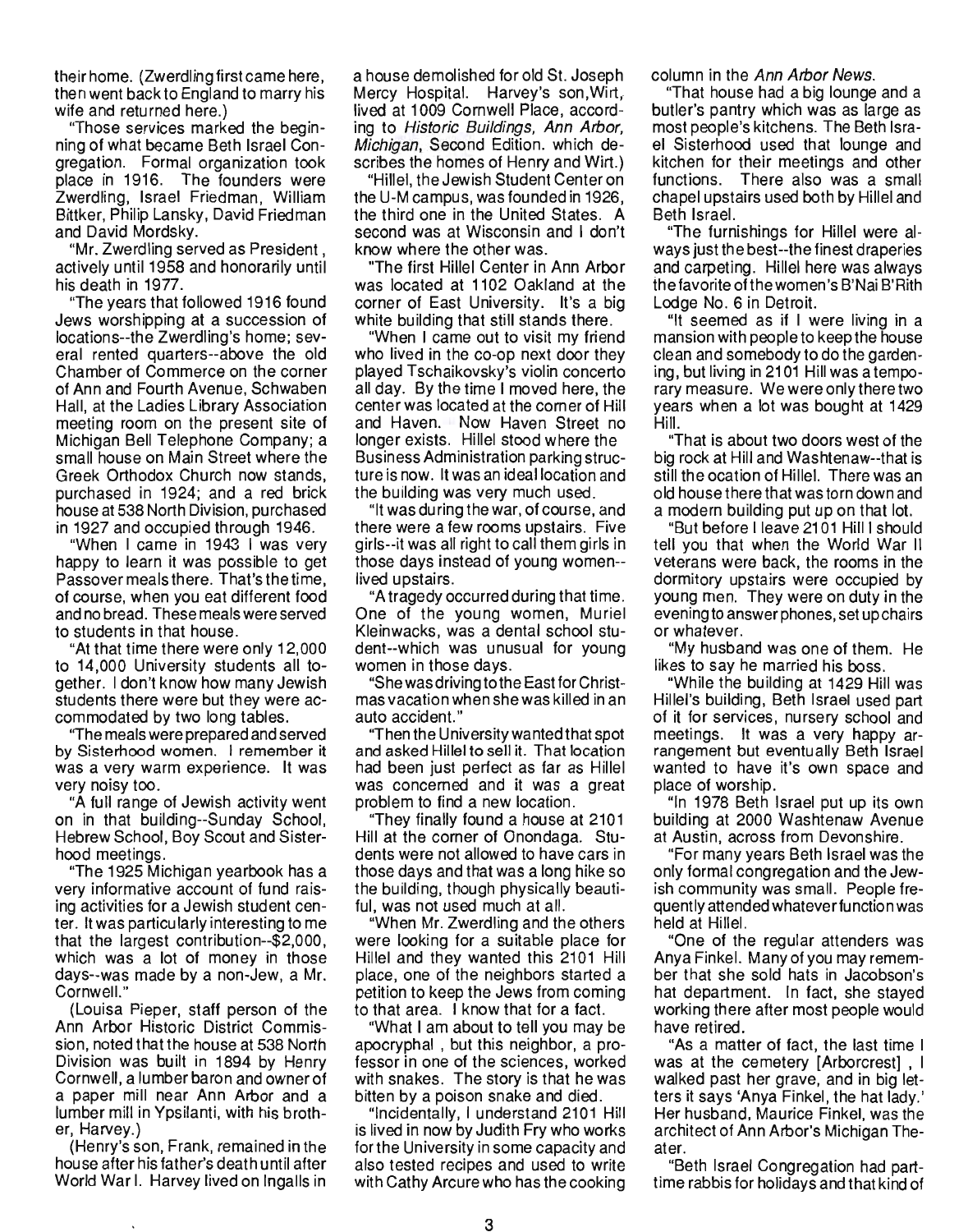thing but the rabbi who was director of Hillel was frequently called on for weddings, funerals, bar mitzvahs (for boys) and bat mitzvahs (for girls).

"It was wonderful during High Holiday time. All the Jewish people in the community came together for Beth Israel services. You saw your friends whom you hadn't seen much during the year and you saw their children growing up.

"But there came a time when some of the people were not too happy with the services because they had come from a Reform background and they wanted to have their own temple.

"Orthodox and Conservative Jews refer to their place of worship as a synagogue, Reform Jews as a temple.

"Professor RonaldTikofsky spearheaded a drive in 1966 to start a Reform congregation. They met first at the Congregational Church, then they rented space at the Unitarian Church. Someone from Detroit gave them a Torah or scroll and they hired rabbis to come in for the High Holy Days.

"In 1971 , the Beth Emeth congregation arranged to rent facilities at St. Clare of Assisi Episcopal Church at 2309 Packard Road, a development which was to have unusual and ecumenical ramifications for both groups.

"As the result of an invitation from the Reverend Douglas Evett of St. Clare's, in 1975 contracts were signed, culminating in a relationship unique in this country at that time, the joint owning and sharing of one facility by a Jewish and Christian congregation. The corporate name, Genesis of Ann Arbor, was chosen to encompass the two distinctly separate entities.

"The two groups, however, frequently have joint functions, particularly adult education classes, team taught for better understanding of one another's theology and viewpoint.

"On the lawn in front of the attractive modern building stand, side by side, a large Star of David and a large cross. Thesanctuary also contains both ofthese symbols, with the inappropriate one folded out of sight for each denomination's use on its own Sabbath.

The Genesis congregations have grown so much that this summer a big addition was put on.

"Jewish holidays start at sundown the night before and they are over when you can see three stars in the sky the next day.

"This year the people at Beth Emeth first attended New Year services in their regular chapel and then they all went over to the new larger chapel...

"Beth Israel has also built an addition- -they needed larger office space, a meeting room and a larger study for the rabbi. That has been added to the building on



Fay Woronoff, 1948, when she was administrative secretary of Hillel.

Washtenaw and it was so well done, that unless you knew it was an addition, you never would think so. It matches the rest.

·"At Beth Israel, the sanctuary was planned so that there are two sections beyond the regular sanctuary where folding chairs can be set up for overflow crowds.

"At recent Beth Israel services for Rosh Hashanah it was jammed to the rafters. Who would ever have thought when the building was put up that we could possibly outgrow it?

"When Beth Emeth started a separate group there was considerable disappointment among the Jewish community, not because quarters were being shared with non-Jews, but some people thought there could have been a huge fund drive for one big building that had part for the Reform Jews and part for the Conservative Jews.

"Now so many Beth Israel Jews do not know Beth Emeth Jews. It was wonderful before when you saw everyone but I guess it's just a natural outgrowth of getting bigger.

"Beth Israel has 420 'membership units,' composed of some families and some singles. Beth Emeth has 410 units so they are about the same size. (Mrs. Woronofftold usshe misspokewhen she said 220 and 210 units in her talk.)

"About the same time Beth Emeth was being formed, there was a group that wanted to practice Judaism in a secular, cultural way. It was first called the Cultural School because it was primarily for children to learn the traditions and customs without any real religious content.

"Most of those people had intermarried. There are also some couples at Beth Israel and Beth Emeth who have intermarried.

"Eventually they called themselves the Jewish Cultural Society because itcame to be for adults as much as for children. They met at various places until now they meet here at the Jewish Community Center. They have 90 membership units.

"The head of that group, Judy Seid, was ordained nottoo long ago so that she can perform marriages and conversions and officiate atfunerals and bar mitzvahs.

"I want to back up a minute. When we . were still at this wonderful building at the corner of Hill and Haven at Passover time the place was just so busy on this particular day. Cooks were busy working in the kitchen, tables were being set up, there were lots of students around.

"There was an old gentleman sitting in the lounge most of the day just observing what was going on. Later in the afternoon, he came over to my desk and asked if he could go to the seder that evening.

"Reservations had long been closed but I said that we'd make room for him. During the seder, which is the reading of the prayer book, there is a break for the meal, then you continue the seder after the meal.

"During the break, this man came and asked me if he could talk to the rabbi. We went upstairs to his study. When Rabbi [Herschel] Lyman came back down he was trying not to look too excited.

"The man had said he would give \$100,000 toward the purchase of a new building. His namewas Ben Paul Brasley. He was an alumnus of the U-M Law School.

"I also should tell you there is Chabad House on Hill Street a couple doors east of State Street. It is intended to facilitate the practice of Judaism in any or all of its facets.

"The basis of Chabad House is contemporary Chasidism which has as its philosophy reaching out to all Jews whether Orthodox, Conservative, Reform or unaffiliated. The rabbi who is there is Orthodox.

"They have some rooms in the building where they let people who can't afford to pay stay. For a long time they provided kosher meals to people without charge. They have gone on campus to pass out Hanukkah menorahs and Sabbath candies to encourage people to practice Judaism.

"Probably most Jewish people don't know there is a mikveh in the building. It is like a small swimming pool and there are prescribed times when the Orthodox are supposed to go to the mikveh--before getting married, women after the end of the menstrual period.

"As the Jewish community grew it became obvious that some organizational structure was necessary to coordinate the functioning of the community and deal with common concerns. The Jewish Community Council/UJA was born.

"UJA, the United Jewish Appeal, collects money for worthy Jewish causes, similar to the United Way appeal.

"For a long time, Dinah Kahn (Mrs. Reuben) and Thomas Cook were the informal UJA.Mrs. Kahn was said to be a sweet little lady who walked around with a rolled up list of all the Jewish people in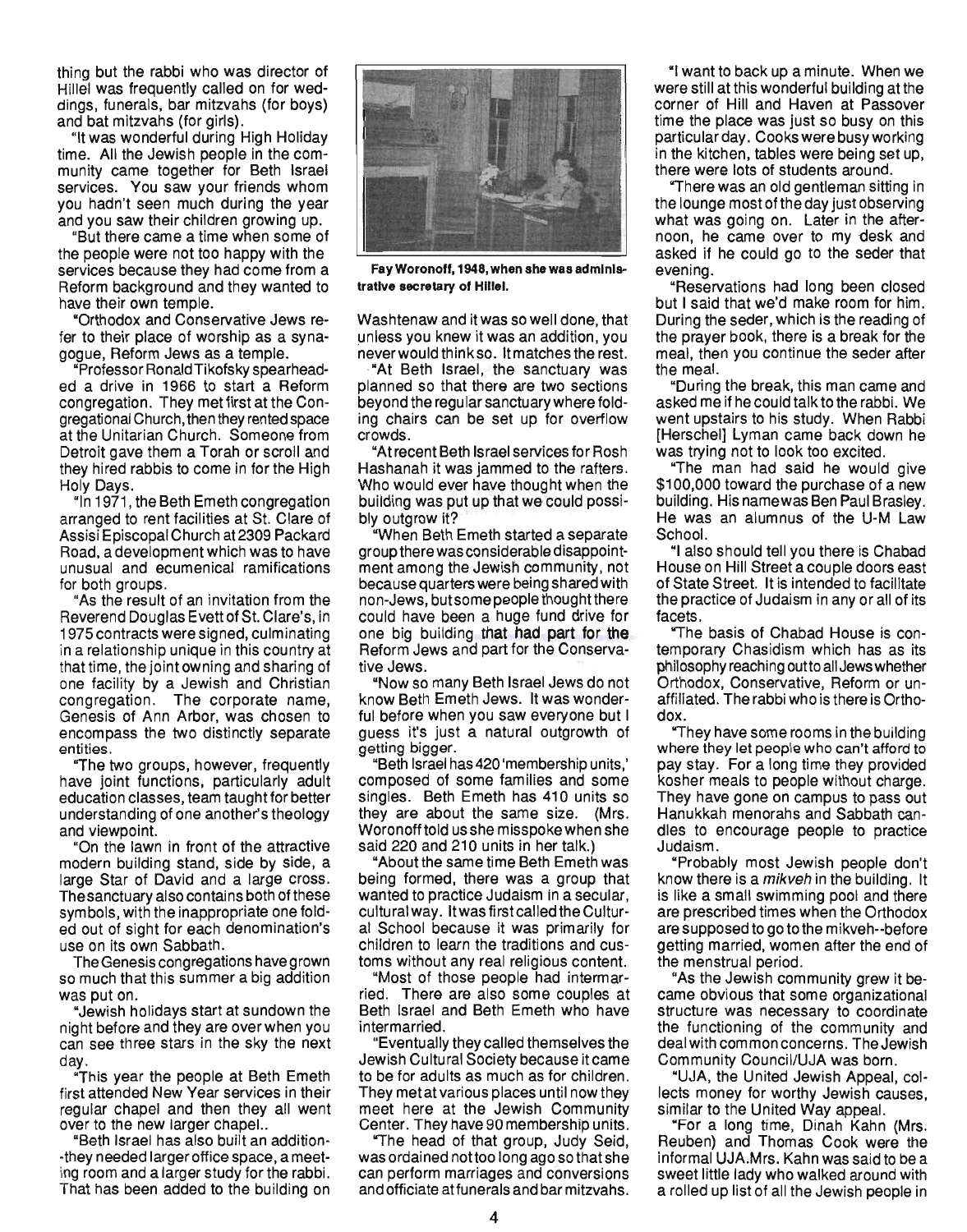## BYLAWS *PROPOSED CHANGES*

# WASHTENAW COUNTY HISTORICAL SOCIETY

#### ARTICLE VII: OFFICERS AND DUTIES

Section 5 PRESIDENT

The President shall:

- a. Preside at meetings of the Society and act as Chairman of the Board of Directors and shall be official spokesman for this Society.
- b. Guide and direct the activities of the Society; shall be an ex-officio member of all committees except the Nominating Committee and shall make a report at the Annual Meeting.
- c. Determine whether needed and with the advice and consent of the Board of Directors, appoint committee chairmen and/or assistants to the Secretaries or Treasurer.

d. Annually appoint a Special Nominating Committee, consisting of three (3) or more members, to nominate candidates for each elective post. **DELETE THIS ITEM** 

 $e_1$ . Annually appoint a Special Auditing Committee, consisting of two (2) or more members to audit the financial accounts.

e. Annually appoint chairmen and work with committee chairmen in selection of committee members for the following  $f_{\rm{t}}$ standing committees: Advisory, Audit, Budget/Finance, Bylaws, Collections, Education, Fund Raising, Liaison with other Historical Societies and Boards, Membership, Museum Grounds & Garden, Museum Shop, Museum Operating, Museum Restoration/Maintenance, Nominating, Program, Publicity and Public Relations, Refreshments. Resolutions, and any special committees as may be considered necessary by the President or the **Board of Directors. INSERT** the word: **NOMINATING** 

g. f. Because the Society maintains a safety deposit box at the Great Lakes Bancorp, One Great Lakes Plaza, Ann Arbor, Michigan 48104, the key shall be in the possession of the president. To access said box two members of the Society must be present.

### ARTICLE IX: COMMITTEES

|                | Section 13 NOMINATING COMMITTEE<br><b>ADD THIS SECTION</b>                                                          |
|----------------|---------------------------------------------------------------------------------------------------------------------|
| $\mathbf{b}$ . | a. The Nominating Committee shall consist of three (3) members who will nominate candidates for each elective post. |
|                | They shall present a slate of nominees to the Board of Directors at the meeting prior to the meeting preceding the  |
|                | Annual Meeting and in time to be published in the Washtenaw Impressions.                                            |

#### Section 43 14 PROGRAM COMMITTEE

The Program Committee shall prepare programs and shall plan the Annual Tour as stated in Article VII, Section 6b.

#### Section 14 15 PUBLICITY AND PUBLIC RELATIONS COMMITTEE

The Publicity and Public Relations Committee shall:

- a. Provide notices of meetings and accounts of activities of this Society to local news publishing and broadcasting media, all local historical society publications, and any local, state and national publications.
- b. Study and recommend how to attract and hold public interest in our Society and historical projects.

#### Section 45 16 REFRESHMENTS COMMITTEE

The Refreshments Committee shall provide refreshments at all general meetings of the Society and at any other events as requested by the President.

## Section 46 17 RESOLUTIONS COMMITTEE

The Resolutions Committee shall write resolutions and present them as needed to the membership.

**REASON:** The Nominating Committee will be a standing committee. To clarify the duties of the Nominating Committee.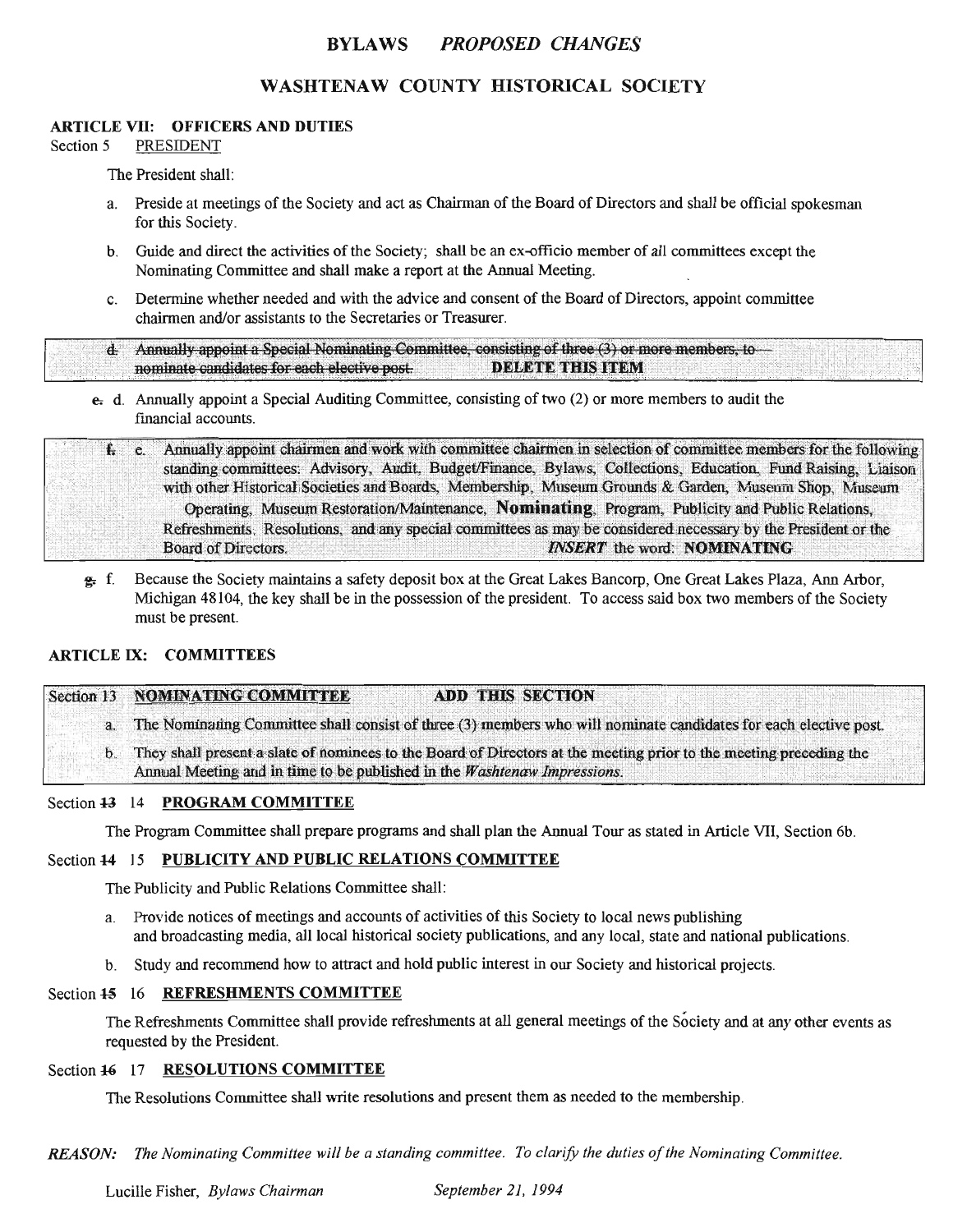town in her purse. Whenever she ran into anybody on that list she would hit them for money for UJA.

"Thomas Cook came here and started a foundry with a partner who was Black. Hegot his training at an ORT trade school. There are two Jewish women's organizations, Hadassah and ORT. ORT members collect money for trade schools all over the world.

"Thomas Cook was a very modest, quiet man. He always gave one third of his income to charity. In 1955 he was written up in Life Magazine with a picture, as I recall.

"We lived in England in 1967 atthe time of the Six-Day War in Israel but when we came back we kept hearing how amazing the response had been for giving funds to Israel.

"They said people who had never admitted to being Jewish contributed atthat time. Then they thought they should have an organized UJA.

"Dean William Haber had had much experience with international fund raising and his wife, Fannie, became head of UJA for many years.

"Dean Haber would give a talk asking for funds and you ended up giving twice as much as you thought you would when you walked in.

"Fannie Haber kept a handful of slips with her address and directions to her house. After a UJA event she invited certain people to their home. Everyone hoped to be favored with one of those slips.

"That was the beginning of UJA. Now they collect agreatdeal of money. I don't know exactly how much, but I do know there are 2,700 names of Jews approached. By no means is everyone affiliated with a congregation.

"We now have Washtenaw Jewish News. It is completely self-supporting through advertisements. It is sent to everyone on the UJA list and it tells all the news of Jewish functions . It was founded in 1976 and run by volunteers for many years. Now it has an editor and staff.

"As we got bigger and bigger some people thought there should be a Jewish Community Center. A building was first purchased on Stadium where Society Bank is now near St. Francis Church.

"Then Clinton School became available. It has proved to be wonderful because there are classrooms and there is a nursery school, day care, Hebrew Day School, a myriad of events that take place here. You wonder how they ever could have gotten along without it."

Mrs. Woronoff estimates there are a total of 6,000 Jews in the county. Jewish people living elsewhere in the county are included in the Ann Arbor Jewish community.

## **EARLY JEWISH BUSINESS AND PROFESSIONALS LISTED**

In a project related to the history of the Jewish community in Washtenaw County, FayWoronoffcompiled a fourpage listing, "Businesses and Occupations of Early Jewish Residents of Washtenaw County."

"I made literally thousands of phone calls to get this information. I had two people at the University who were very kind to dig into their archives and give me some of the information I wanted.

"It is no secret that Jewish people were not hired at the University of Michigan for many years. I think it attests to a change in attitude that Harold Shapiro became president of U-M."

Earliest Jewish professors at U-M:

1890-1923 Moritz Levi (French)

1893-1936 Moses Gomberg (Chemistry)

1912-1953 I. Leo Sharfman (Economics) TV reporter Mike Wallace is his nephew, Fay said.

1920-1960 Hirsch Hootkins (Spanish, also had charge of language program for graduate students)

1935-1985 William Haber (Economics; Dean of L.S. & A., 1963-69)

Early Jewish Physicians at University Hospital:

1927-1941 Dr. Ralph Isaacs, (Asssistant director of Simpson Memorial Research Institute)

1928-1968 Dr. Reuben Kahn (Developer of Kahn test for syphilis)

1930-1946 Dr. S. Milton Goldhammer (Hematologist)

1942-1947 Dr. Jonas Salk (Developer of Salk vaccine for polio while at School of Public Health)

Earliest Jewish faculty at EMU:

1928-1969 Augusta (Gussie) Harris (Physical Education)

1928-1932 Frederick Juchoff (Sociology)

. 1932-1933 Joseph Singer (French horn and viola)

1946-1947 Harriet Green (Special education)

1947-48 Mary Moskowitz (Librarian)

1955-on Robert J. Fisher (Education)

1956-1963 Albert Shaffer (Sociology)

1956-on Israel Woronoff (Educational Psychology)

Earliest Businesses and Occupations: Ann Arbor:

1904 William Lansky (Scrap metal) In 1919, Philip Lansky, P. Lansky & Sons (Gilbert and George).

1904 Osias Zwerdling (Furrier) 1910s I. (Israel) Friedman (Scrap Metal) later Morris Friedman.

Yaffe Goffe (Scrap Metal) Sam Golden (Farmer)

David Friedman ( Real Estate)

William Bittker (Men's Clothing)

David Mordsky (Tailor)

Rev. Pincus Gropstein (Hebrew teacher)

Ypsilanti:

Late 1890s Mrs. Schultz and Mr. Brody (Grocery store). In 1900s it became Gordons, (Max and Miriam), then run by Harold Zald; in 1940s, run by Abe and Ann Zald Rosencrantz.

1910s Philip Lansky (Ypsilanti Iron and Metal) In 1916 owned by Izadore Hertzberg.

Blum Scrap Metal

There were several additional Jewish owned businesses in Ann Arbor and Ypsilanti in the 191 Os but the owners did not live in the county.

After the periods given above, the lists lengthen and diversify into various businesses and professions in the '20s, '30s and '40s.

The only business she found outside Ann Arbor was the Lakeview Inn restaurant at Whitmore Lake in the 1920s, owned by Reuben and Luba Portnoff.

## **HISTORY HAPPENINGS**

Milan Historical Society: 7:30 p.m., Wednesday, October 19, at Hack House, 775 County Street. Show and tell program.

Salem Society: 7:30 p.m., Thursday, October 27, Salem Township Hall. Collector Roman Philipp will talk about toy soldiers.

Saline Society: 7:30 p.m., Wednesday, October 19, at Senior Center, 7605 North Maple Road. A representative of the Potawotomi Land Trust will speak about preserving wetlands.

Webster Society: Lou Saalbach of Ann Arbor will do a monologue as Mark Twain about 8 p.m., Monday, October 10, following the business meeting. It will be inthe restored one-room Podunk School by lantern light.

Ypsilanti Society: Annual dinner 5 p.m., Sunday, November 13, place to be announced. Mary McDonald of Dearborn will talk about "Temples of Convenience." Information: 482-4990 weekday mornings.